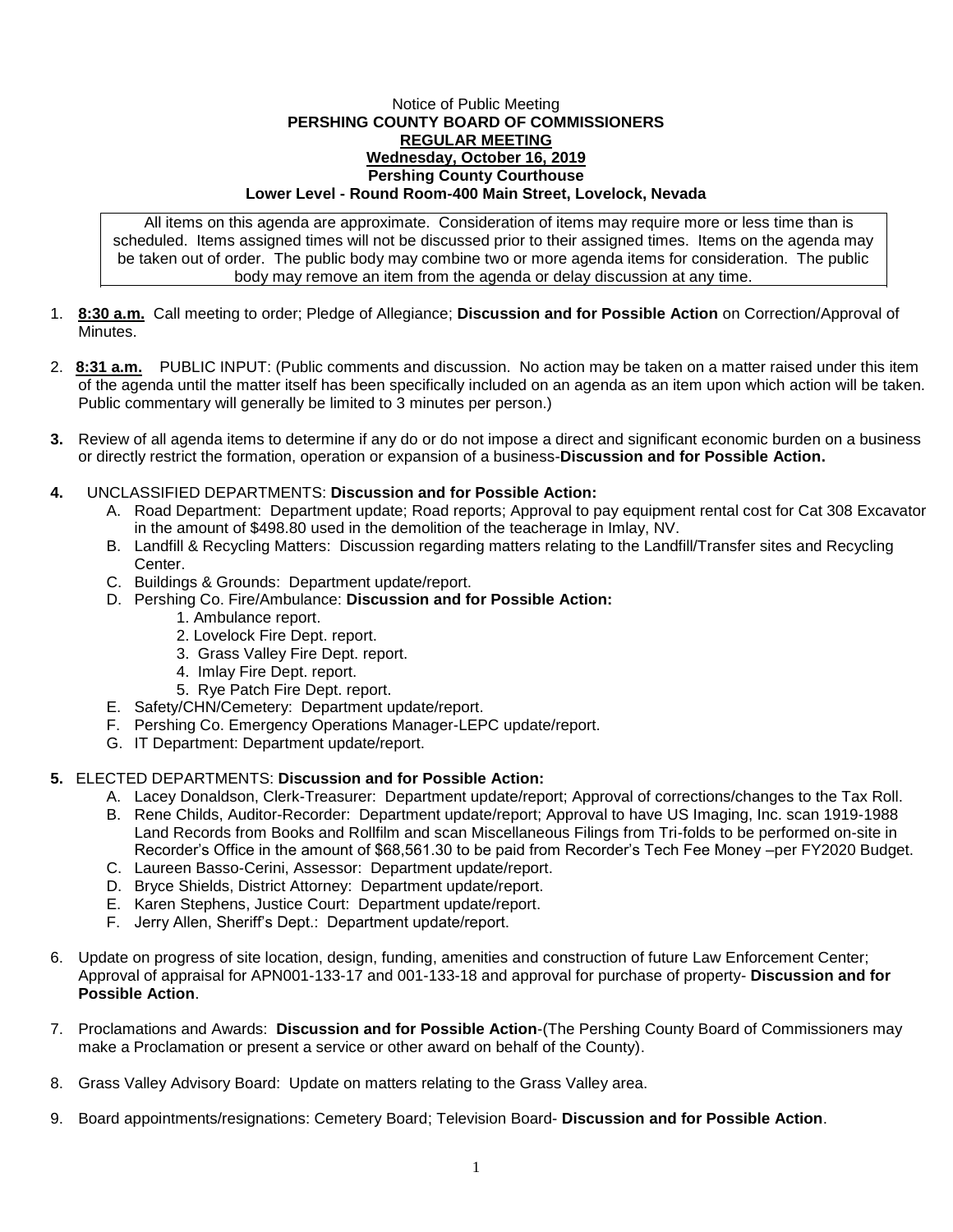- 10. Derby Field Airport: Update on matters relating to the Derby Field Airport.
- 11. **9:30 a.m.** Imlay Action Alliance-Brenda N. Heintz: Request for County Commissioners to hold a Town Hall meeting in Imlay on one of the following dates: November 7, 12 or 14<sup>th</sup>, 2019; Requesting the presence of the Code Enforcement Officer-Fran Machado to attend meeting- **Discussion and for Possible Action**.
- 12. Lovelock Revitalization Association: Requesting access into the Courthouse during the Lovelock Ghost Walk/Hay Rides on October 18, 19, 25, 26 and 31, 2019, from 7:30 – 8:00 p.m.-**Discussion and for Possible Action.**
- 13. Discussion and Possible Approval of what the commission would consider a viable Chamber of Commerce and what criteria the Chamber would have to meet before the county would release the funds currently set aside to support the Chamber of Commerce- **Discussion and for Possible Action.**
- 14. Broadband: 1. Setting up a combined meeting with the City of Lovelock, County Commissioners and PCEDA to set a course of action with regards to bringing Broadband to Pershing County and the City of Lovelock with JoJo Myers Campos, State Broadband Development Manager and Sheryl Gonzales, WNDD Director; 2. Determining representatives to be appointed as members to the Pershing County Broadband Committee- **Discussion and for Possible Action.**
- 15. Amendments to the Option Tax Resolution (Resolution No.17-0604) which removes completed capital projects and authorizes the following expenditures to occur between fiscal year 2019-20 and 2024-25; up to \$99,000.00 for improvements to the Rye Patch Fire Station; up to \$62,000.00 for a Sheriff's Office vehicle; \$260,000.00 to service debt payments related to the purchase of three pumper-tender units; up to \$180,000.00 for the purchase of four fire department command vehicles; and \$125,000.00 to fund costs associated with the construction of a new law enforcement center-**Discussion and for Possible Action.**
- 16. Approval of response letter to NDOT's letter dated August 5, 2019, regarding denial of request to increase speed limit on Frontage Road (FRPE01) Westfall Road to Toulon-Pershing County- **Discussion and for Possible Action.**
- 17. Litigation Meeting.
- 18. Report from Legal Counsel.
- 19. Report from Administrative Assistant/HR Rep.-County Commissioner's Office.
- 20. Items for future agendas- **Discussion and for Possible Action.**
- 21. Correspondence.
- 22. **10:30 a.m.** Burning Man Project: Presentation of recap and other information regarding the 2019 Burning Man Event.
- 23. Matters of the Board for Discussion.
	- Board Member reports. Board Liaison reports. (Nevada Works, Safety, Hospital Board, Emergency Management, Cemetery, Recreation Board, WNDD, Pe. Co. Economic Dev./ , Community Center, Airport Advisory Board; Museum Advisory Board, Library Board, Senior Center Advisory Board, Central Nevada Water Authority, Planning Board, Broadband Advisory Board, 911 Committee, Solid Waste Management Recycling Advisory Board, Pe. Co. Volunteer Advisory Board, T. V. Board, Frontier Coalition, Humboldt River Water Basin Authority.)
- 24. PUBLIC INPUT: (Public comments and discussion. No action may be taken on a matter raised under this item of the agenda until the matter itself has been specifically included on an agenda as an item upon which action will be taken. Public commentary will generally be limited to 3 minutes per person.)
- 25. Approval of Vouchers-**Discussion and for Possible Action**.
- 26. **1:30 p.m. Workshop** to finalize the details in transitioning the Business License process from the Sheriff's Office to the Planning & Building Department; to determine what if any details will still be handled by the Sheriff's Office; and the role of the Auditor/Recorder's Office and/or Clerk/Treasurer's Office.